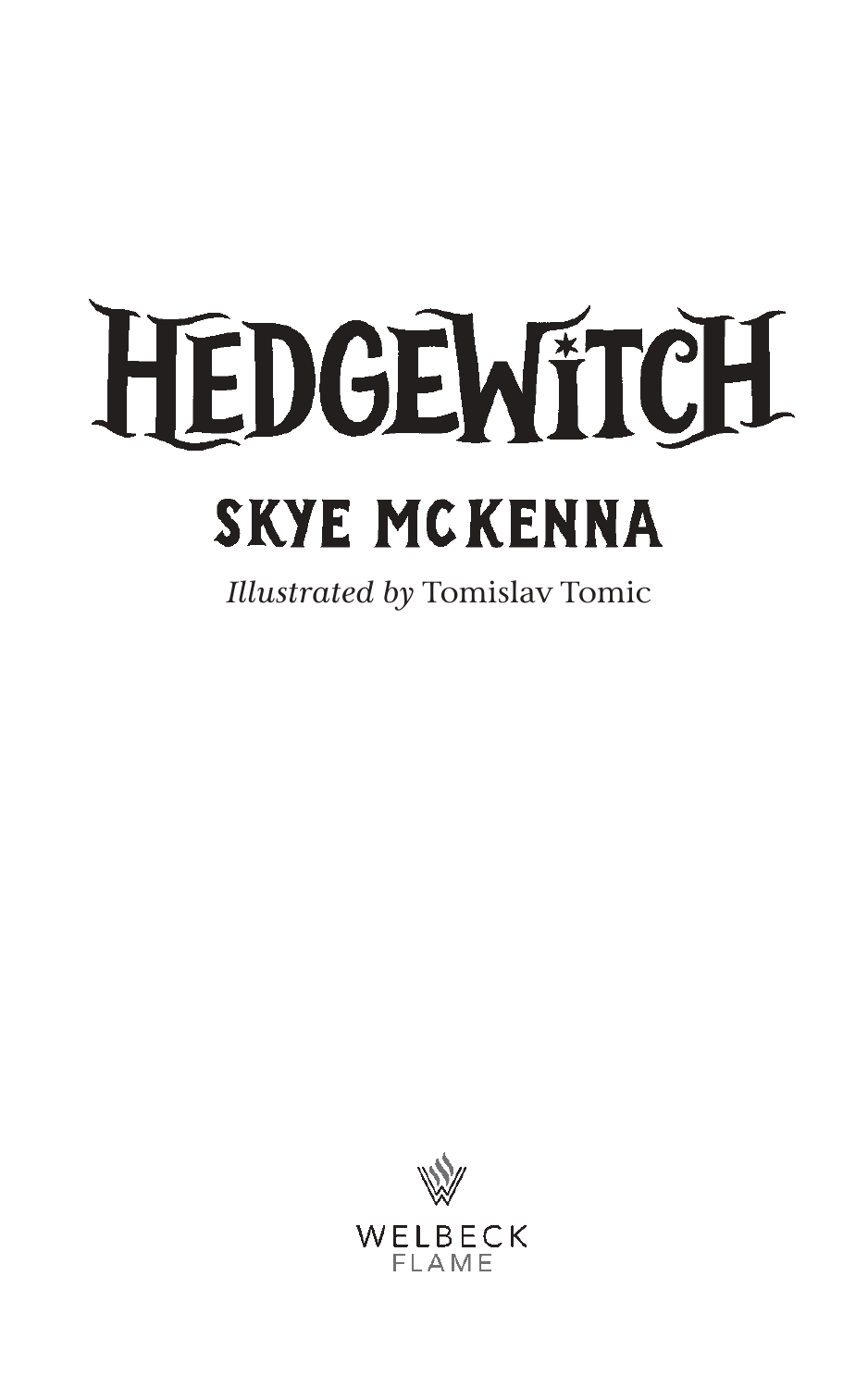First published in 2022 by Welbeck Flame An imprint of Welbeck Children's Limited, part of Welbeck Publishing Group. Based in London and Sydney

www.welbeckpublishing.com

20 Mortimer Street, London W1T 3JW

Text copyright © 2022 Skye McKenna Cover illustrations © 2022 Saara Katariina Söderlund Interior illustrations © 2022 Tomislav Tomic

Skye McKenna has asserted her moral right to be identified as the Author of this Work in accordance with the Copyright Designs and Patents Act 1988.

ISBN: 978 1 80130 008 7

All rights reserved. No part of this publication may be reproduced, stored in a retrieval system, or transmitted in any form or by any means, electronically, mechanical, photocopying, recording or otherwise, without the prior permission of the copyright owners and the publishers.

> Text designed by Perfect Bound Ltd Printed and bound by CPI Group (UK)

> > 10 9 8 7 6 5 4 3 2 1

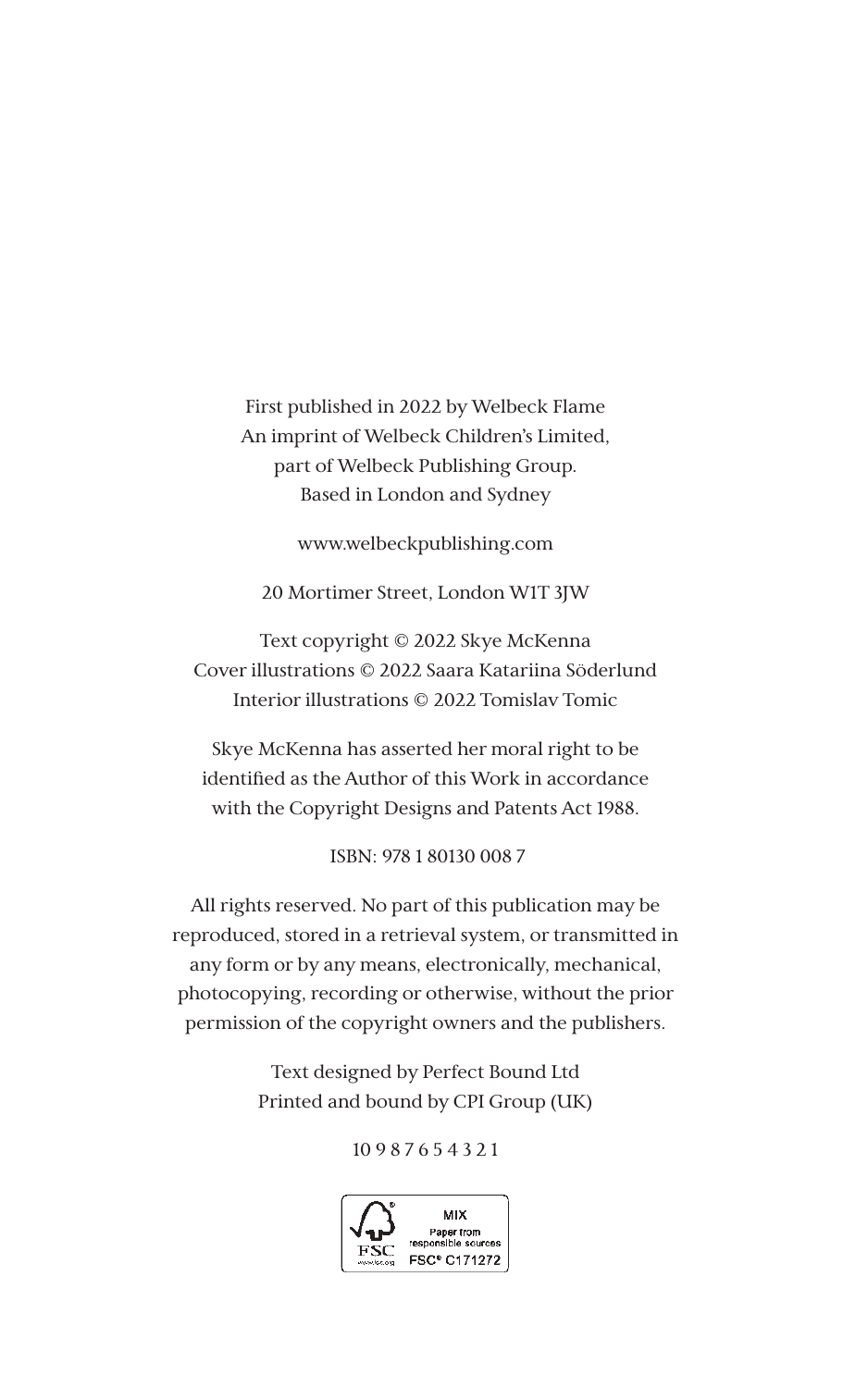*For my mother, who taught me that whatever we imagine,*

*we can make real.*

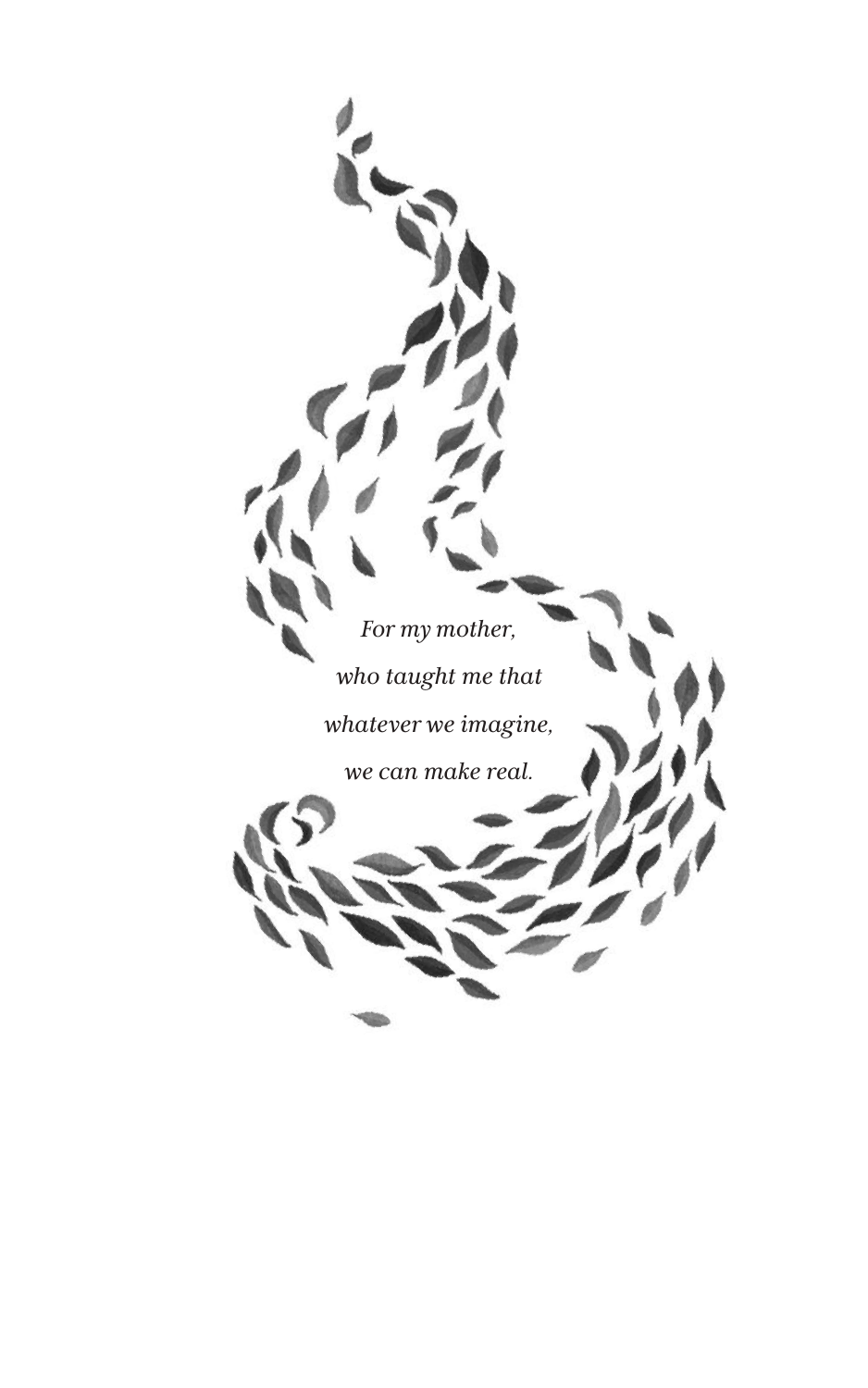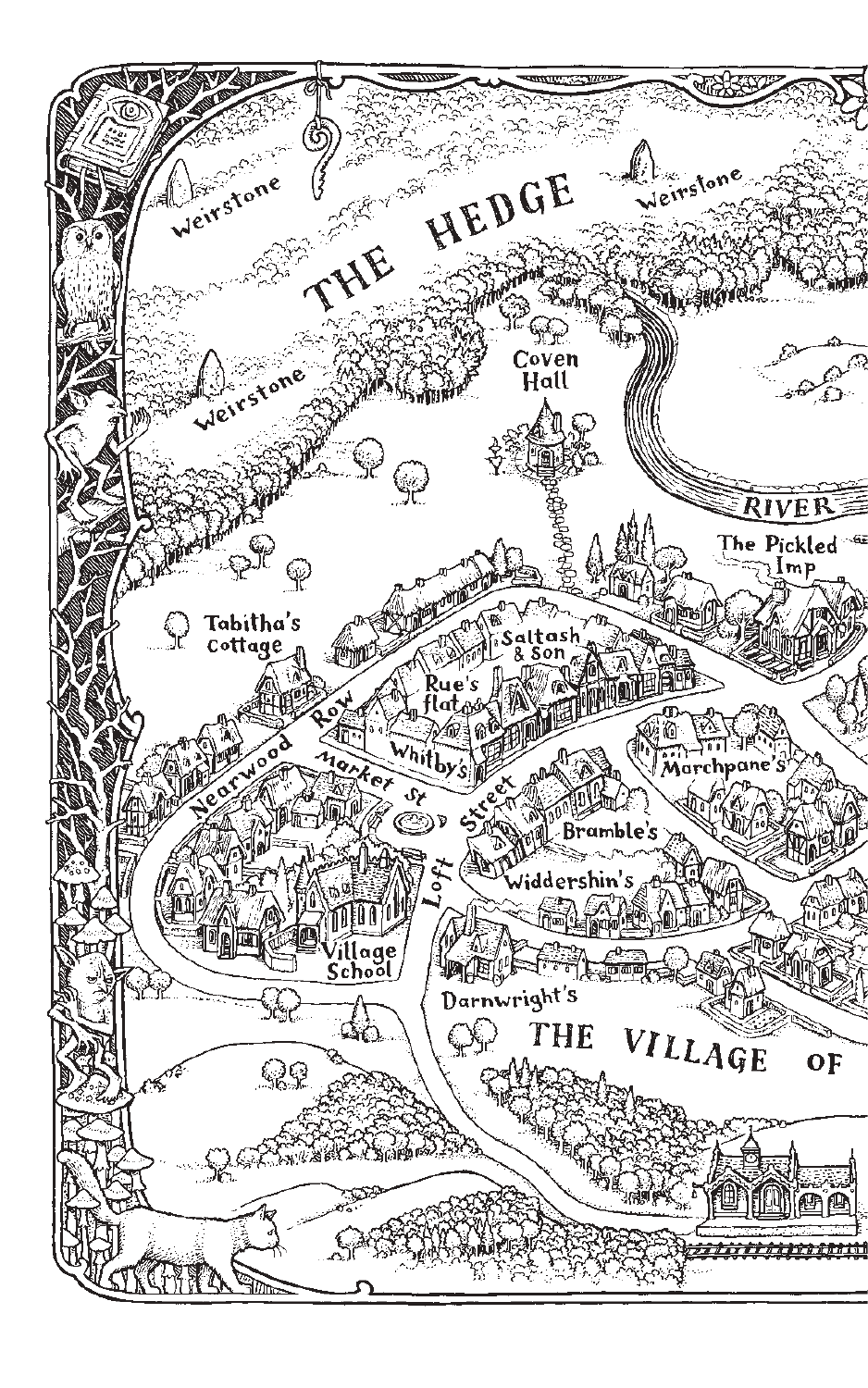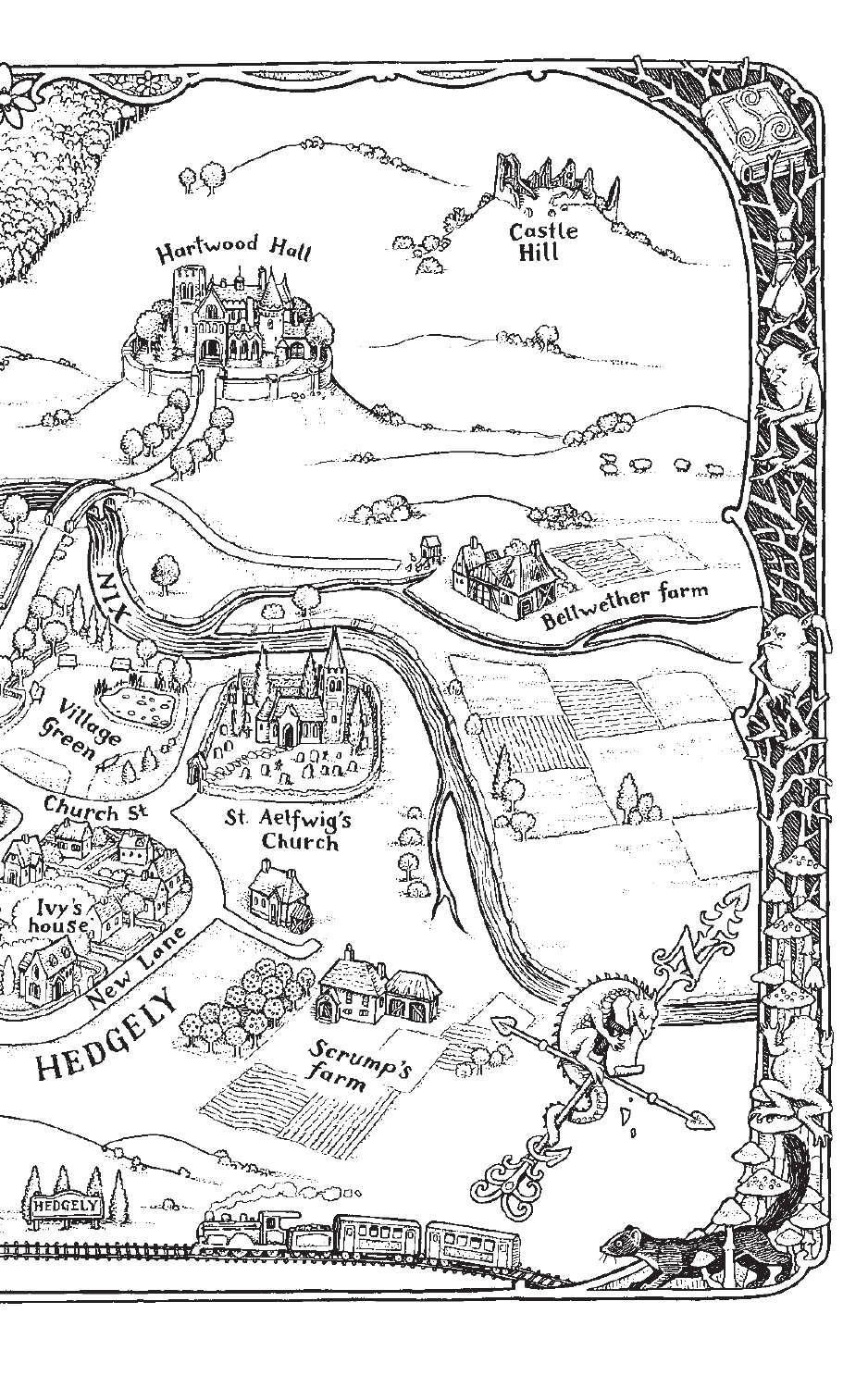

*Chapter One*

## The Invisible Girl

Cassandra Morgan was hiding in the broom<br>Composed. It wasn't a bad place to hide, all things considered; a narrow window provided light to read by and an upturned bucket served well enough as a seat. If she ignored the smell of mildew and the odd inquisitive mouse, it was almost cosy.

Cassie knew all the best hiding places in the school: the dormitory roof, the hedges behind the gym, the unused classroom in the east wing. The broom cupboard had been nearest just then, when she'd heard the sound she dreaded most in the world: the horsey laughter of the hockey team, coming back from practice. She had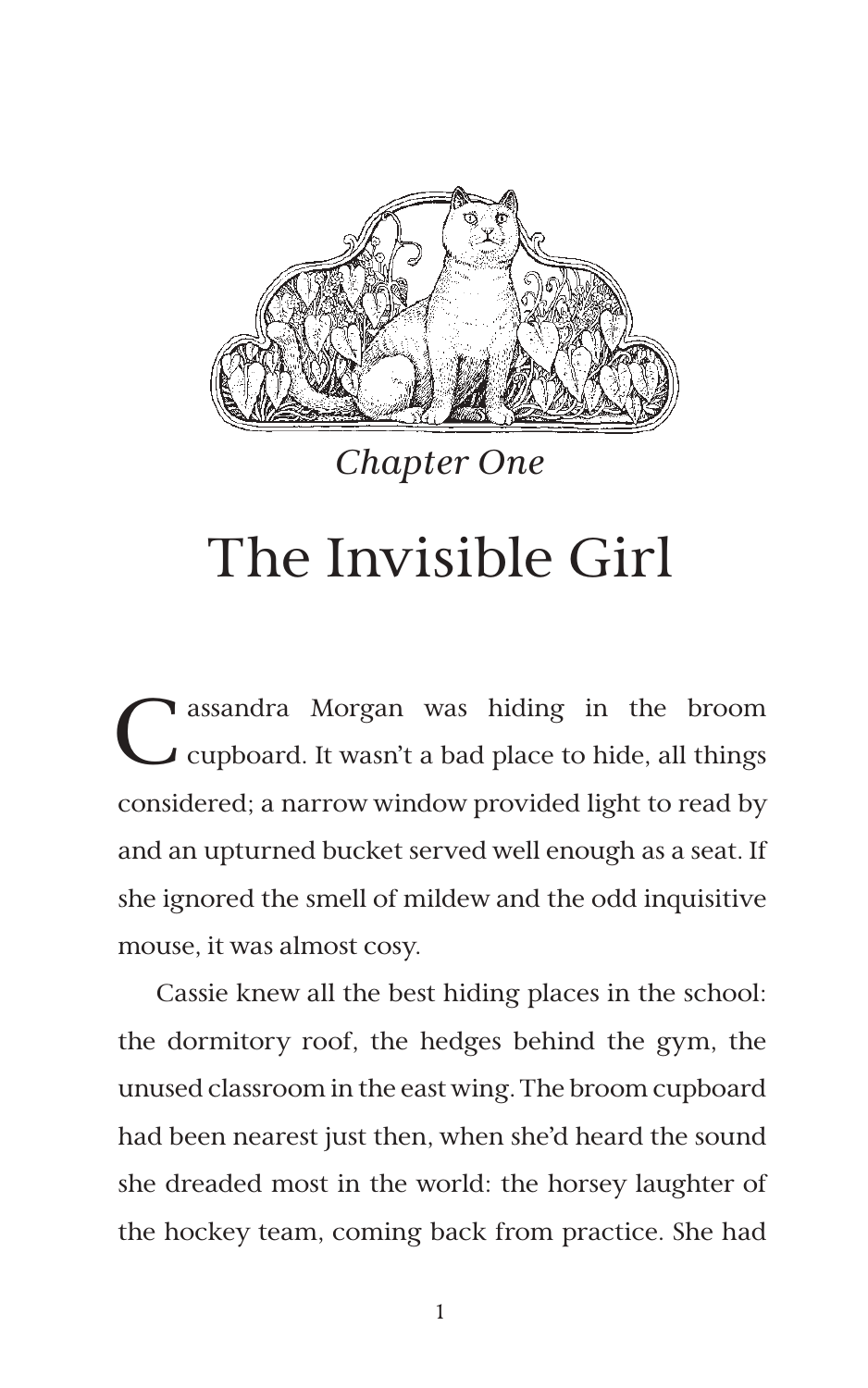slipped into the cupboard just in time, the clatter of sticks and squelch of wet gym shoes passing by.

Her heartbeat returning to its regular speed, Cassie settled into a corner and pulled a book from her satchel. The dust jacket read *Intermediate Algebra*, but under the false cover the book was bound in purple cloth, with the title *Tales of Faerie* embossed in silver. The book had cost her a chocolate bar and half a bag of mint humbugs, sweets being the unofficial currency of Fowell House. Cassie had worked hard for her confectionery, doing other girls' prep for months, yet she would happily have given a hundred chocolate bars for this book. It was not at all like the other 'faery books' she'd read, full of dainty creatures prancing about on lily pads. The stories it contained were wild and strange; youths whisked away by faery queens and maidens who danced all night in toadstool circles; fiddlers who wandered into green hills where they played music for a night, only to return and find a hundred years had passed; and children who stumbled upon secret doors that led to cities of starlight.

Cassie didn't believe in faeries, not exactly, she was much too old for that. But she did wonder where the stories had come from. She had looked under **398.4 Paranatural and legendary phenomena** in the school

2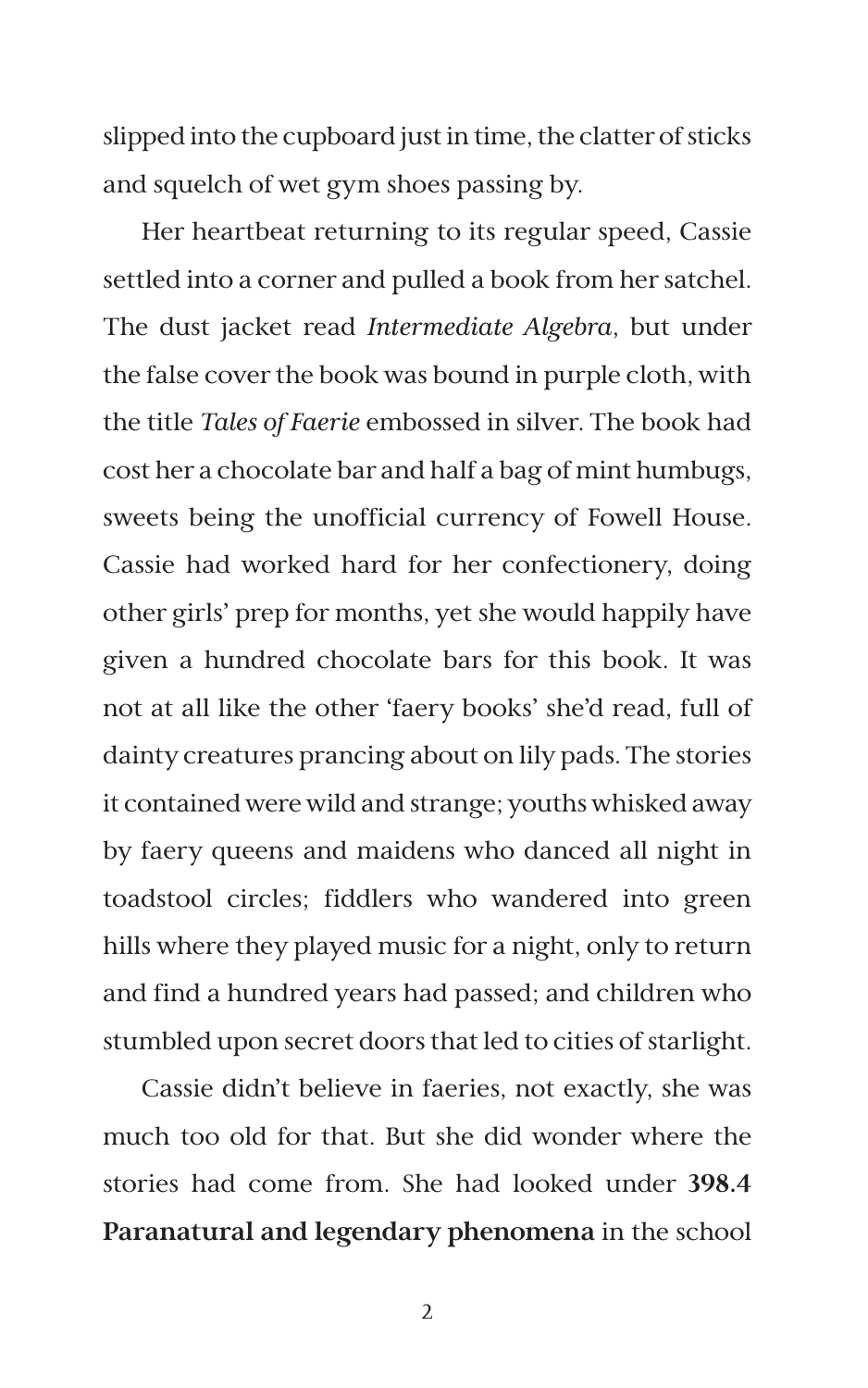library and found only a single book on the shelf: *Faerie and Other Fallacies*, by A. B. Iffy. According to the author, sightings of faeries could be explained away by unusual weather phenomena or eating cheese before bed.

But it didn't really matter if the stories were true or not: for a few stolen moments each day, between classes or buried under the covers at night with a torch, Cassie could escape the hockey team, maths and tapioca pudding to walk in woodland glades beneath the moonlight.

The story she was reading just now was about a woodcutter who'd been given three wishes by a faery. Of course, he'd wished for useless things like fame and riches and to marry a princess.

If Cassie were offered three wishes, she knew exactly what she would ask for. First, she'd wish for more books. Fowell House had a library but it was full of dull textbooks and the girls weren't allowed any reading material that wasn't strictly educational. Their teachers argued that students had plenty of prep to keep them busy and ought to be improving their minds with practical, useful knowledge – not make-believe.

In spite of this, Cassie had managed to build her own secret library. There was a loose panel in the floorboards beneath her bed and under it was just enough space to

3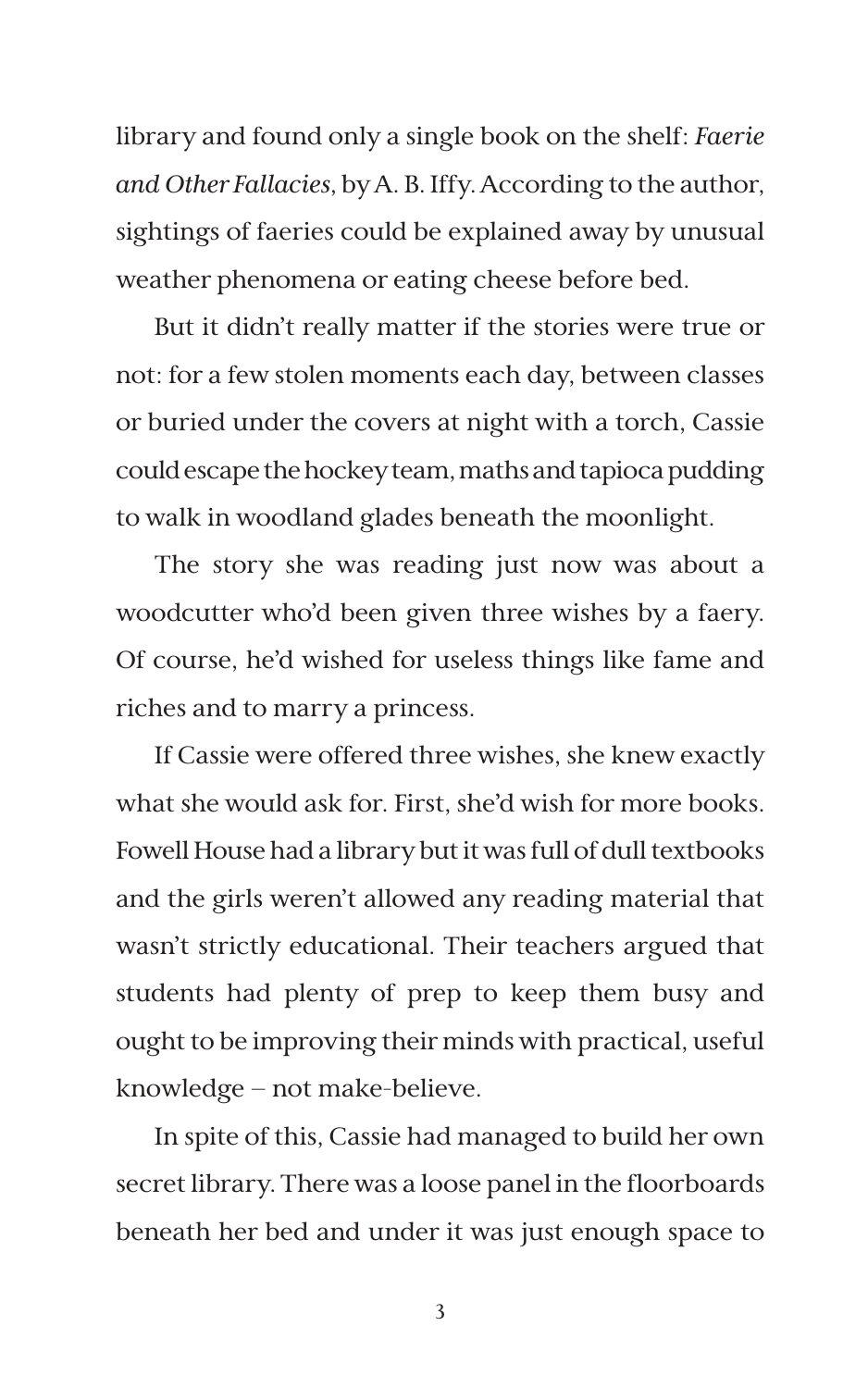hide a few books. The only problem was that she'd read them so many times she knew the words by heart.

Cassie's second wish would be to go on an adventure, like the girls and boys in her stories. Nothing interesting ever seemed to happen at Fowell House and she was not allowed to go beyond school bounds. In class she often daydreamed about flying through the window, out over the high iron fence. Once free, she would travel the world, encountering friends and foes and saving the innocent from the wicked.

Cassie's third wish was something she rarely allowed herself to think about. It was her dearest longing, but over the years she had found it harder and harder to believe it would ever come true. The certainty she'd once felt had dwindled to a small trickle of hope. Cassie wished, more than anything, to see her mother again.

The school bell clanged. Cassie closed her book and gathered her things.

Fowell House was made up of two separate buildings: the lower school, where Cassie had lived until she turned eleven, and the upper school, where she went now. The upper school was built of red brick and had four wings extending from the main hall, like a great red beast with legs sticking out on either side. All the windows had bars

4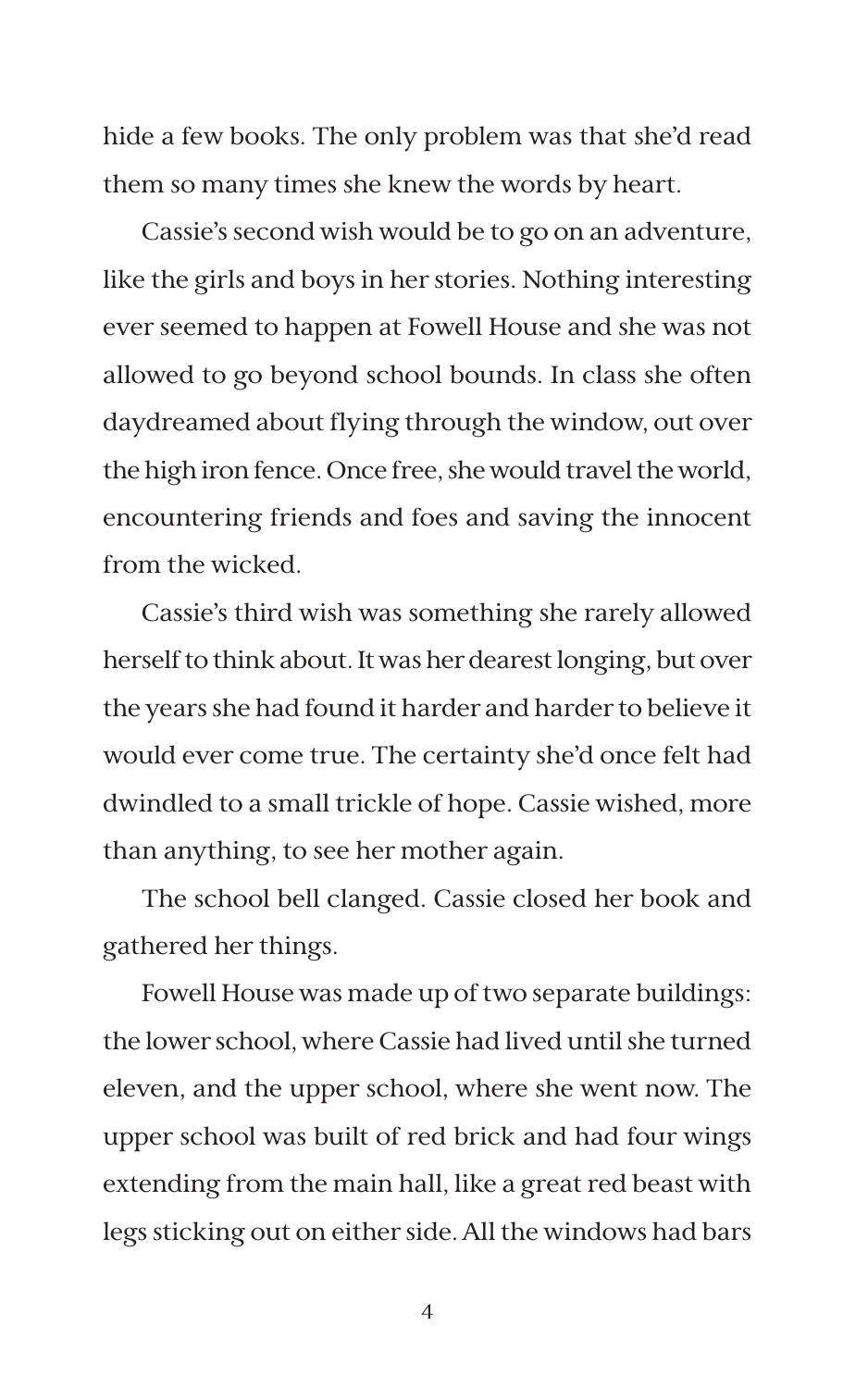on them and rumour had it that Fowell House had once been a prison, which Cassie found all too easy to believe.

The dining hall was in the centre of the school, the belly of the great beast. Cassie made it just in time to join the queue for dinner. They were served the same thing they had every Monday: mutton stew; a grey mass of watery gravy with some lumpy bits in it, which might be meat if you were lucky. For vegetables they had potatoes, mashed without any butter so they had the consistency of wet sand, and cold peas. It was an unappetising prospect, but as Cassie had traded the last of her chocolate for the book, there was no question of skipping dinner.

She looked for a seat. The hockey team had the best spot, beside the only radiator in the hall. The other girls sat in groups or pairs, chatting about their day or playing with their food. Cassie found a seat as far from the hockey team and, unfortunately, the heating, as she could get. The two girls next to her shuffled away but Cassie was used to this and paid no notice. She loaded her fork with a lump of potato and steeled herself for the first mouthful.

 As a junior, Cassie had made a few friends. They had all started together and been homesick for parents and familiar things. Yet every summer and Christmas the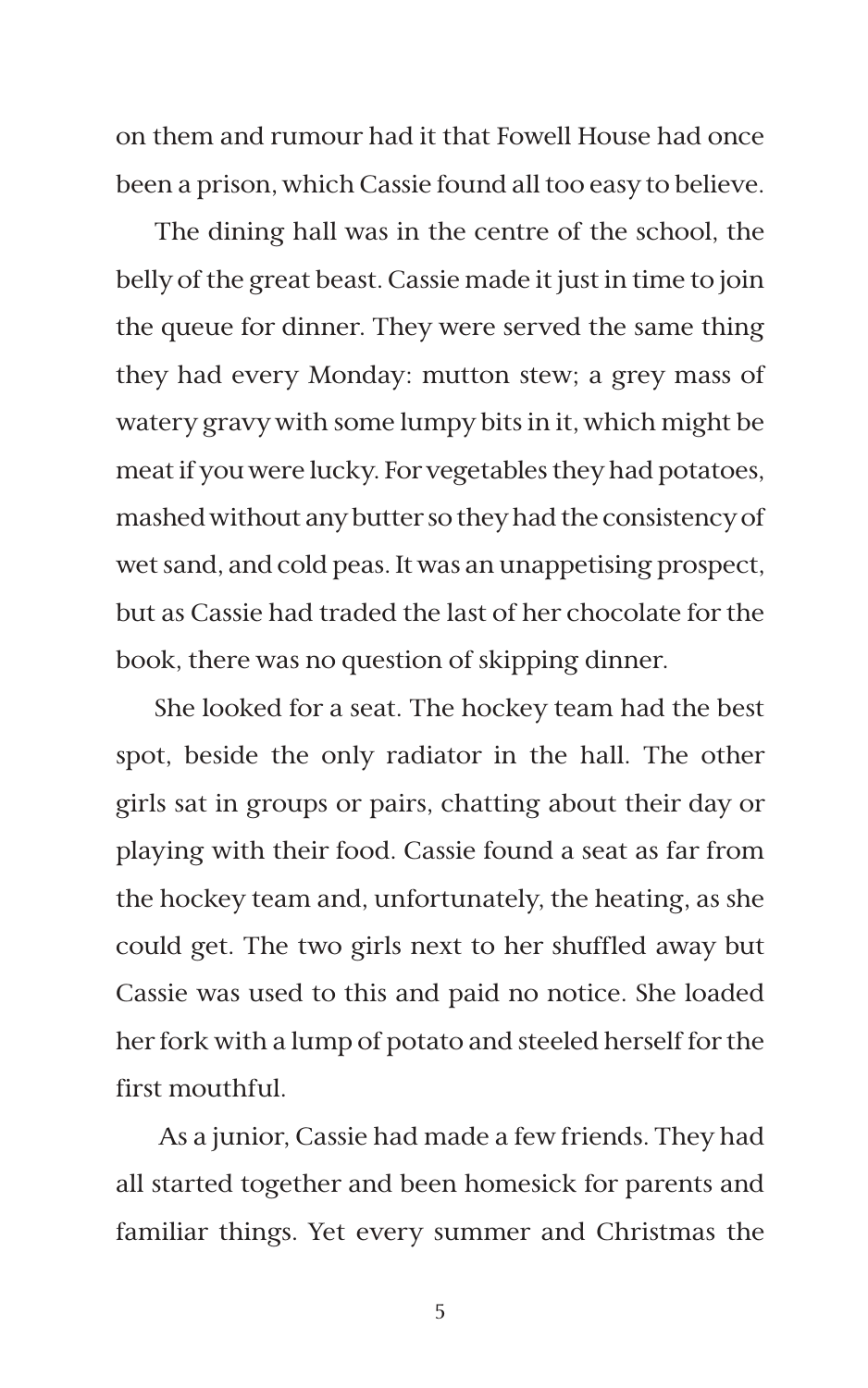other girls went home to their families, leaving Cassie behind. She couldn't invite them to stay with her during holidays and wasn't allowed to leave the school and go out to tea with them when their mothers came to visit. Thus, Cassie had never been popular and, as the years passed, she spent more and more time alone. She had managed this well enough, kept company by her books and daydreams, until she'd entered the upper school the previous year. It was then she'd made her fatal mistake – Cassie had angered the Bleacher.

Lizzie Bleacher was the most popular girl at Fowell House. She wasn't pretty, or clever, or even particularly good at Games, despite being captain of the hockey team. No, a solid girl, with arms like bolsters and a black belt in judo, Lizzie ruled the upper school with sheer terror. It was wise to stay on the Bleacher's good side if you liked the current shape of your nose.

Having your bloomers tied to the flagpole or your head flushed in the loo by Lizzie and her chums was just part of initiation into the upper school. You were supposed to put on a brave face and cry later into your pillow. You were *not* supposed to talk back and you certainly were not meant to correct the Bleacher on her use of the word 'dilemma'.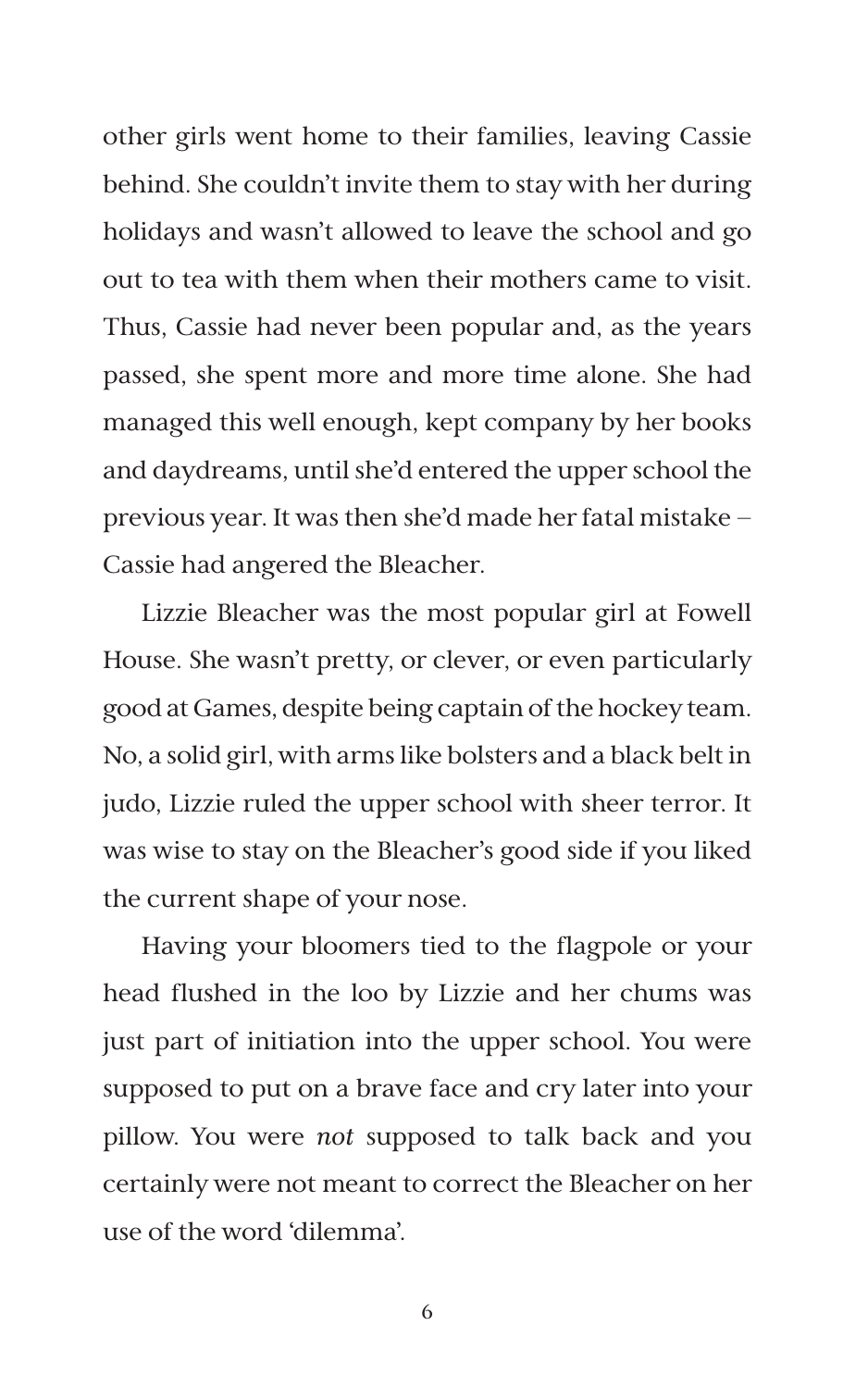This act had cost Cassie the last poor remains of her happiness at Fowell House. Before, she'd been simply unpopular, now she was untouchable. To be seen with Cassie was to be added to the Bleacher's blacklist and she couldn't blame anyone for wanting to avoid that. The other girls would not make eye contact with her in the halls. If she asked them to pass the salt at dinner, they pretended not to hear. No one would share a book with her in class or pair up with her in Games.

If she was going to be invisible, Cassie decided, she'd make the transformation complete, so she kept her head down in the classroom, sat on her own during meals and spent most of her free time in hiding. After a while, even the teachers stopped noticing her. Sometimes she wondered what would happen if she disappeared. How long would it take before the school realised? Would they even notice?

'Girls, your attention please!' called a squeaky voice from behind her.

Every head turned towards the doorway. The woman standing there had grey hair in a poodle cut and was dressed head to toe in beige. It was Miss Pike, Cassie's least favourite teacher, although at Fowell House that was a tough competition.